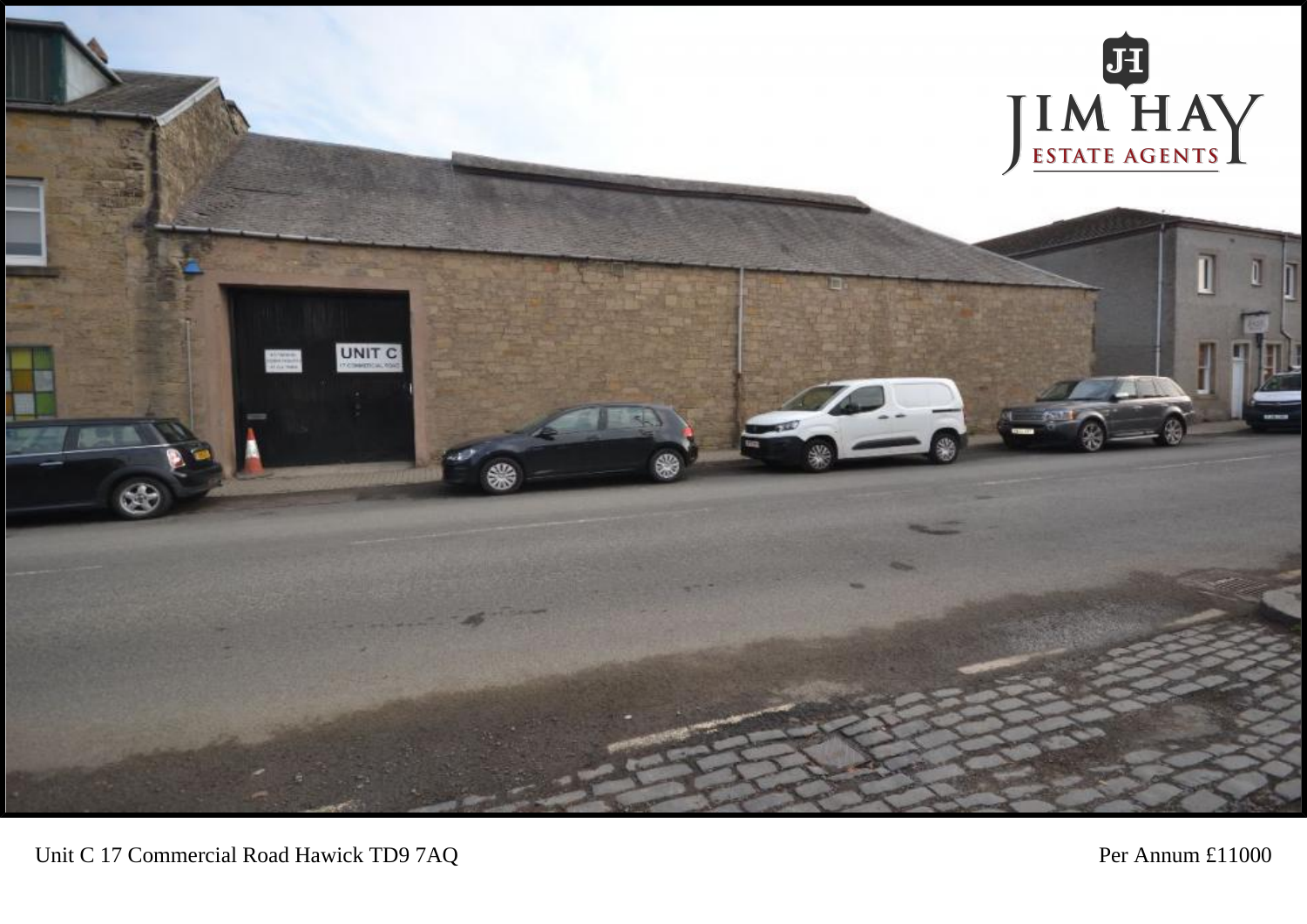## **Unit C 17 Commercial Road Hawick TD9 7AQ**

Large warehouse in town centre location, would make ideal carpet, furniture store, very versatile premises. Most recently used as a furniture warehouse, but also has been a children's nursery

There is rear access to a yard, where entry can be gained to another good sized store room or garage via large full height doors.

The property has a gents, ladies and a disabled WC, a kitchen and an office/meeting room.

The main warehouse also has full height entry doors.

Benefitting from GCH and full alarm system

## **What we like about this property**

Central Location , Versatile Premises, Size , vehicle access.



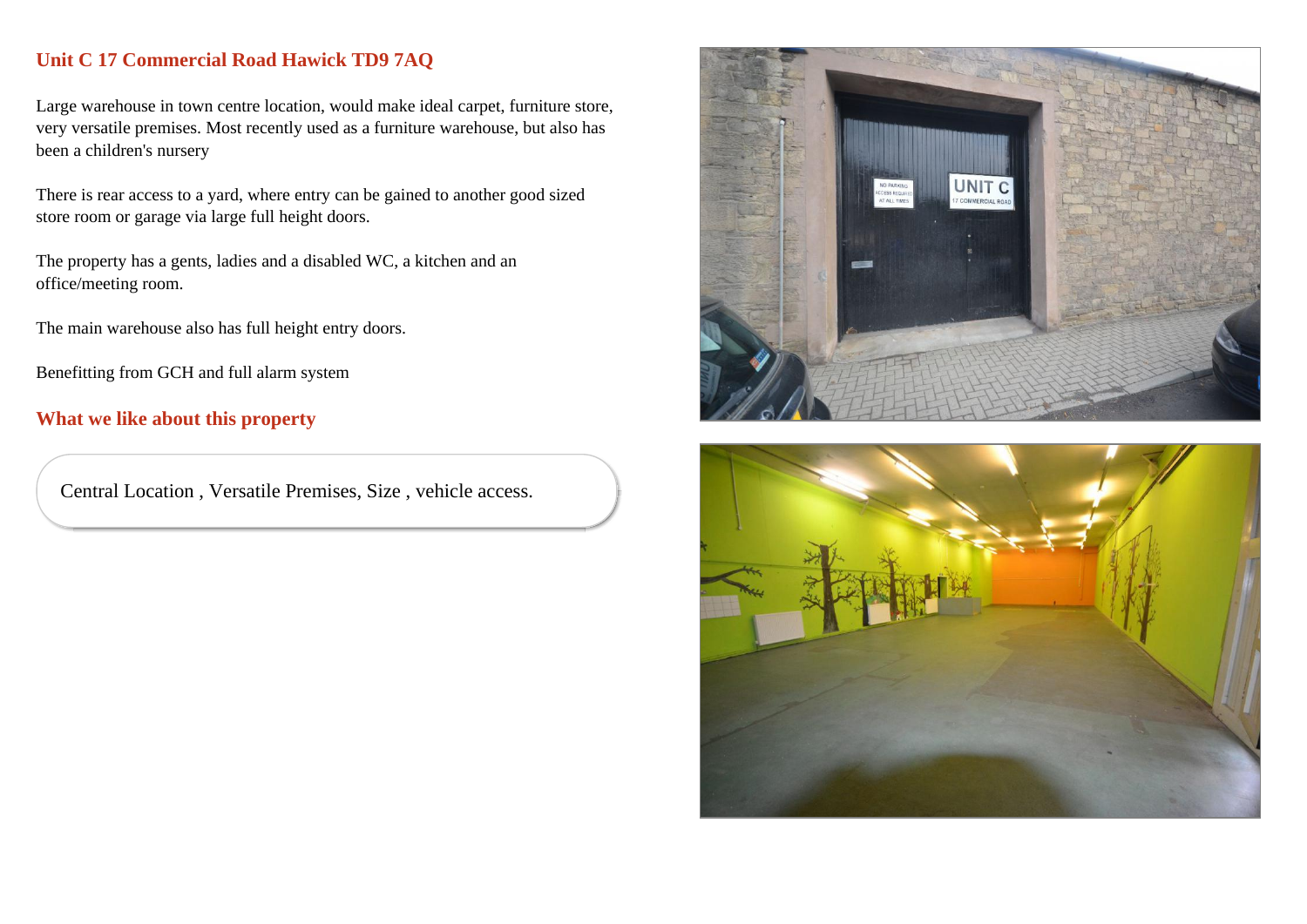